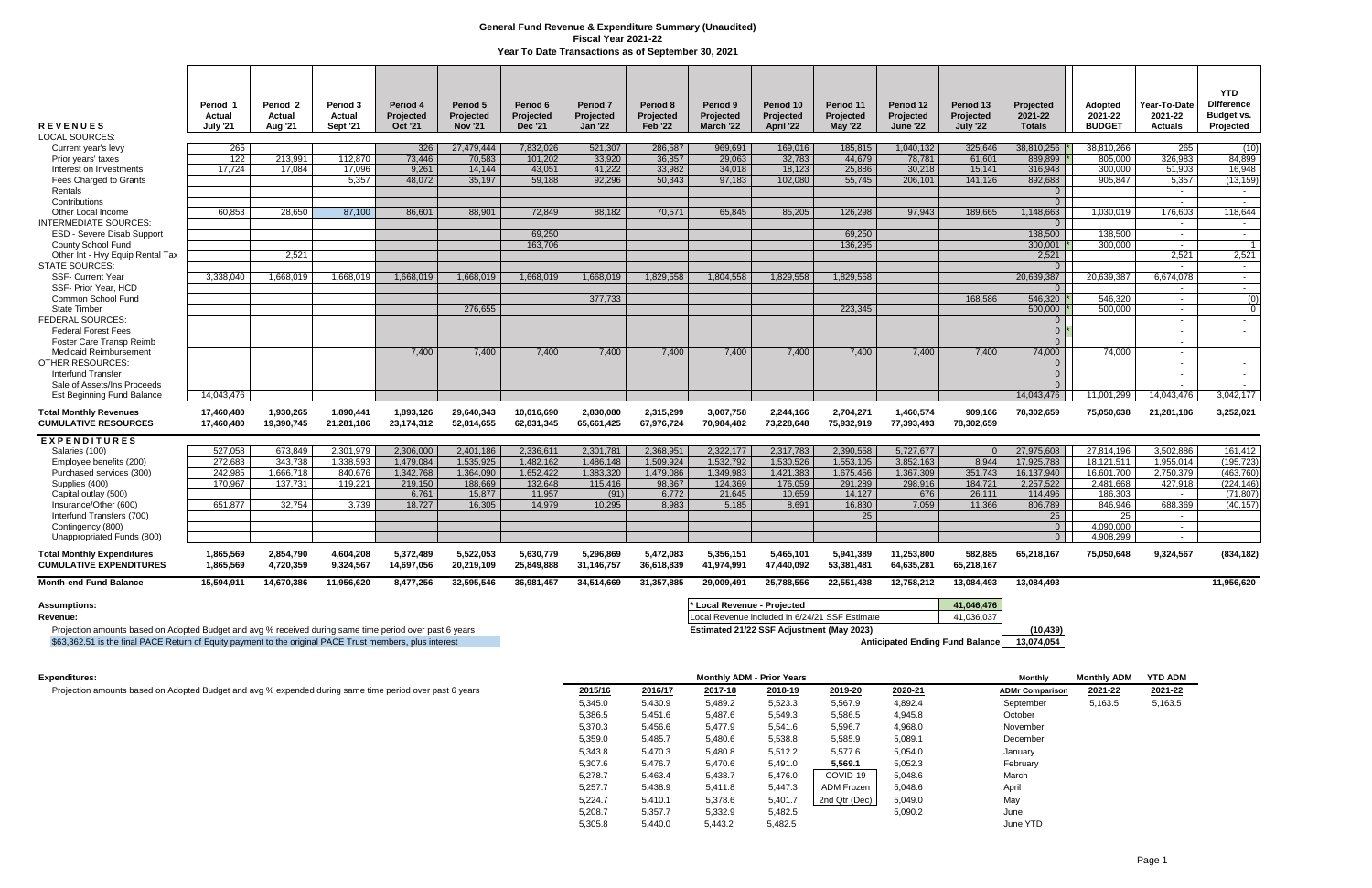## **Lincoln County School District Monthly Comparison - Projected to Actual September 30, 2021**

|                                         |           |               | <b>Actual</b>                   |
|-----------------------------------------|-----------|---------------|---------------------------------|
| <b>REVENUES</b>                         | Projected | <b>Actual</b> | <b>Compared to</b><br>Projected |
| <b>LOCAL SOURCES:</b>                   |           |               |                                 |
| <b>Current year's levy</b>              | 189       |               | $(189)$ <sup>*</sup>            |
| Prior years' taxes                      | 111,538   | 112,870       | $\ast$<br>1,332                 |
| <b>Interest on Investments</b>          | 11,593    | 17,096        | 5,502                           |
| <b>Fees Charged to Grants</b>           | 13,252    | 5,357         | (7, 895)                        |
| <b>Rentals</b>                          |           |               |                                 |
| <b>Contributions</b>                    |           |               |                                 |
| <b>Other Local Income</b>               | 39,572    | 87,100        | 47,528                          |
| <b>INTERMEDIATE SOURCES:</b>            |           |               |                                 |
| <b>ESD - Severe Disability Support</b>  |           |               |                                 |
| <b>County School Fund</b>               |           |               | $\ast$                          |
| <b>Other - Heavy Equip Rental Tax</b>   |           |               |                                 |
| <b>STATE SOURCES:</b>                   |           |               |                                 |
| <b>SSF- Current Year</b>                | 1,668,019 | 1,668,019     | $\ast$<br>$\blacksquare$        |
| <b>SSF-Prior Year</b>                   |           |               | $\ast$                          |
| <b>Common School Fund</b>               |           |               | $\ast$                          |
| <b>State Timber</b>                     |           |               | $\ast$                          |
| <b>FEDERAL SOURCES:</b>                 |           |               |                                 |
| <b>Federal Forest Fees</b>              |           |               | $\ast$                          |
| <b>Foster Care Transportation Reimb</b> |           |               |                                 |
| <b>Medicaid Reimbursement</b>           |           |               |                                 |
| <b>OTHER RESOURCES:</b>                 |           |               |                                 |
| <b>Interfund Transfer</b>               |           |               |                                 |
| <b>Sale of Assets/Ins Proceeds</b>      |           |               |                                 |
| <b>Beginning Fund Balance</b>           |           |               |                                 |
| <b>Total Monthly Revenue</b>            | 1,844,163 | 1,890,441     | 46,278                          |
| <b>EXPENDITURES</b>                     |           |               |                                 |
| Salaries (100)                          | 2,242,031 | 2,301,979     | 59,949                          |
| <b>Employee benefits (200)</b>          | 1,465,767 | 1,338,593     | (127, 174)                      |
| <b>Purchased services (300)</b>         | 929,785   | 840,676       | (89, 109)                       |
| Supplies (400)                          | 234,563   | 119,221       | (115, 342)                      |
|                                         |           |               |                                 |

**Capital outlay (500) 4,387 (4,387) Insurance/Other (600) 17,419 3,739 (13,680) Interfund Transfers (700) Contingency (800) Unappropriated Funds (800)**

Total Monthly Expenditures  $\begin{bmatrix} \begin{bmatrix} 1 & 0 \\ 0 & 1 \end{bmatrix} & \begin{bmatrix} 0 & 0 \\ 0 & 1 \end{bmatrix} & \begin{bmatrix} 0 & 0 \\ 0 & 1 \end{bmatrix} & \begin{bmatrix} 0 & 0 \\ 0 & 1 \end{bmatrix} & \begin{bmatrix} 0 & 0 \\ 0 & 1 \end{bmatrix} & \begin{bmatrix} 0 & 0 \\ 0 & 1 \end{bmatrix} & \begin{bmatrix} 0 & 0 \\ 0 & 1 \end{bmatrix} & \begin{bmatrix} 0 & 0 \\ 0 & 1 \end{$ 

| 2,242,031 | 2,301,979 | 59,949     |
|-----------|-----------|------------|
| 1,465,767 | 1,338,593 | (127, 174) |
| 929,785   | 840,676   | (89, 109)  |
| 234,563   | 119,221   | (115, 342) |
| 4,387     |           | (4, 387)   |
| 17,419    | 3,739     | (13,680)   |
|           |           |            |
|           |           |            |
|           |           |            |
|           |           |            |

| 4.893.952 | 4.604.208 | (289744) |
|-----------|-----------|----------|
|           |           |          |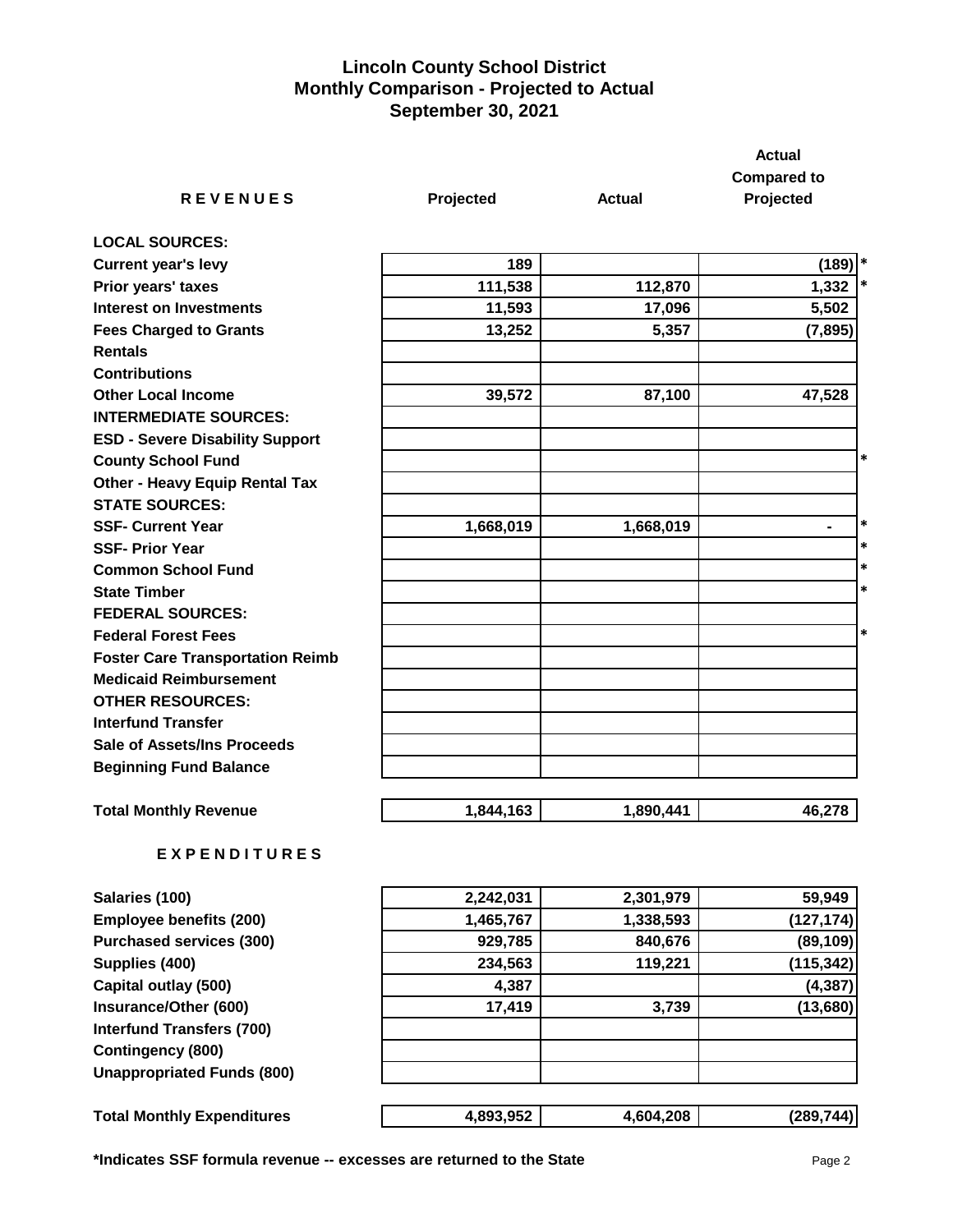## **Lincoln County School District Purchased Services Monthly Comparison September 30, 2021**

|                                        | July                     |   | Aug           | <b>Sept</b> | Oct            | <b>Nov</b> | <b>Dec</b>     | Jan            | Feb | <b>March</b> | <b>April</b> | May | June | <b>YTD Total</b>    |
|----------------------------------------|--------------------------|---|---------------|-------------|----------------|------------|----------------|----------------|-----|--------------|--------------|-----|------|---------------------|
| Professional Instruction Services      | 598                      |   | 30,284        | 20,408      |                |            |                |                |     |              |              |     |      | 51,289              |
| <b>Cleaning Services</b>               | 151,489                  |   | 158,246       | 154,868     |                |            |                |                |     |              |              |     |      | 464,603             |
| Repairs & Maintenance                  | 12,587                   |   | 29,777        | 32,280      |                |            |                |                |     |              |              |     |      | $\overline{74,644}$ |
| Rentals                                | 296                      |   | 1,880         | 9,858       |                |            |                |                |     |              |              |     |      | 12,034              |
| <b>Utilities</b>                       | 13,398                   | B | 95,575        | 71,191      |                |            |                |                |     |              |              |     |      | 180,163             |
| Transportation                         |                          |   | 122,626       | 127,731     |                |            |                |                |     |              |              |     |      | 250,357             |
| Travel                                 |                          |   | 3,531         | 2,523       |                |            |                |                |     |              |              |     |      | 6,054               |
| Telephone                              | 4,357                    |   | 7,418         | 8,355       |                |            |                |                |     |              |              |     |      | 20,129              |
| Postage                                | 4,237                    |   | 1,317         | 1,327       |                |            |                |                |     |              |              |     |      | 6,881               |
| Advertising                            |                          |   | 15            | 895         |                |            |                |                |     |              |              |     |      | 910                 |
| Printing & Binding                     | 5,235                    |   | 17,683        | 11,440      |                |            |                |                |     |              |              |     |      | 34,358              |
| Data Lines                             |                          |   | 89            | 117         |                |            |                |                |     |              |              |     |      | 206                 |
| <b>Charter School Payments</b>         |                          | C | 1,165,121     | 388,616     |                |            |                |                |     |              |              |     |      | 1,553,737           |
| Tuition                                |                          |   |               |             |                |            |                |                |     |              |              |     |      |                     |
| <b>Audit Services</b>                  |                          |   | 11,270        |             |                |            |                |                |     |              |              |     |      | 11,270              |
| <b>Legal Services</b>                  |                          |   | 7,275         | 7,543       |                |            |                |                |     |              |              |     |      | 14,818              |
| <b>Architect/Engineer Services</b>     |                          |   |               |             |                |            |                |                |     |              |              |     |      |                     |
| Negotiation/Labor Consulting Svcs      |                          |   |               |             |                |            |                |                |     |              |              |     |      | $\sim$              |
| <b>Management Services</b>             |                          |   |               |             |                |            |                |                |     |              |              |     |      |                     |
| Data Processing/Tech Svcs              | 500                      |   | 3,000         |             |                |            |                |                |     |              |              |     |      | 3,500               |
| <b>Election Services</b>               |                          |   | 37            |             |                |            |                |                |     |              |              |     |      | $\overline{37}$     |
| <b>Other General Professional Svcs</b> | 50,288                   |   | 11,575        | 3,525       |                |            |                |                |     |              |              |     |      | 65,389              |
| <b>Total Purchased Services</b>        | 242,985                  |   | 1,666,718     | 840,676     | ٠              |            | $\blacksquare$ | $\blacksquare$ |     |              |              |     |      | 2,750,379           |
| <b>For Reference Only:</b>             |                          |   |               |             |                |            |                |                |     |              |              |     |      |                     |
| Less Transportation                    |                          |   | (122, 626)    | (127, 731)  |                |            |                |                |     |              |              |     |      |                     |
| Less Charter School Payments           | $\overline{\phantom{a}}$ |   | (1, 165, 121) | (388, 616)  | $\blacksquare$ |            |                |                |     |              |              |     |      |                     |
| <b>Balance of Purchased Services</b>   | 242,985                  |   | 378,971       | 324,329     |                |            |                |                |     |              |              |     |      | A                   |

## **Notes:**

A: Removing Transportation & Charter Payments with their irregular payment patterns from the totals smooths the monthly totals for comparison purposes. For Reference Only.

B: June bills are paid from prior year budget. July bills are paid in August.

C: July Charter payments paid in August. July was \$776,505, August was \$388,616. Double payment in July to frontload, no payment in May.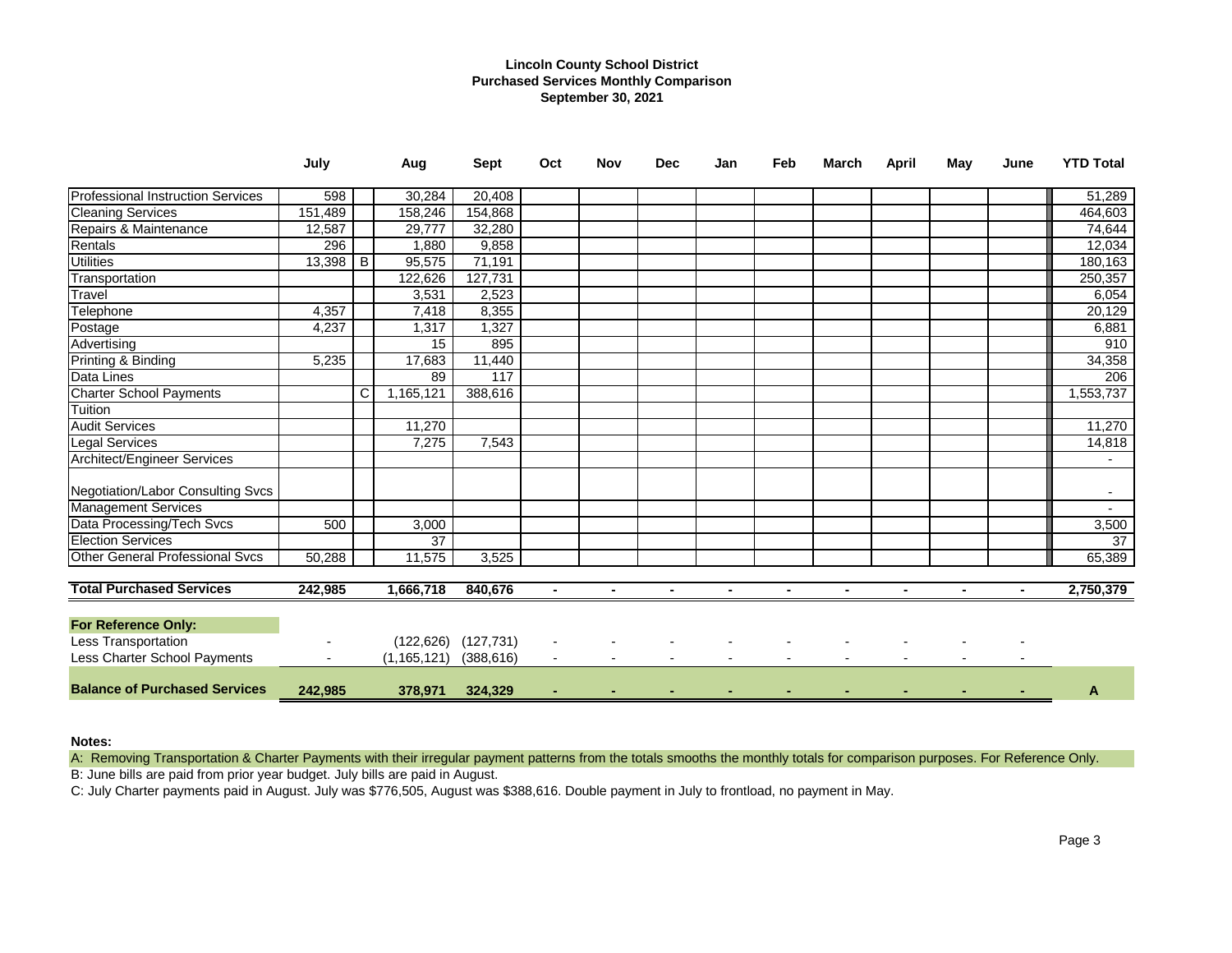|                                                             | <b>Budget</b>   | Encumb'd  | <b>YTD Actual</b> | Remaining           |                                  |
|-------------------------------------------------------------|-----------------|-----------|-------------------|---------------------|----------------------------------|
| <b>Special Revenues &amp; Grants</b><br>(200-285 & 900-994) |                 |           |                   |                     | <b>Student Inve</b><br>Revenues: |
| Revenues:                                                   |                 |           |                   |                     | <b>State</b>                     |
| Local                                                       | 625,708         |           | 113,640           | 512,068             | Beg. Func                        |
| Intermediate                                                |                 |           |                   |                     | <b>Total Revenue</b>             |
| <b>State</b>                                                | 6,473,342       |           |                   | 6,473,342           |                                  |
| Federal                                                     | 24,373,186      |           |                   | 24,373,186          | Expenditures:                    |
| <b>Fund Tfrs/Asset Sales</b>                                | 914,012         |           |                   |                     | Instruction                      |
| Beg. Fund Balance *                                         |                 |           | 1,442,956         | (1,442,956)         | Support S                        |
| <b>Total Revenues</b>                                       | 32,386,248      |           | 1,556,597         | 30,829,651          | Enterprise                       |
|                                                             |                 |           |                   |                     | Facilities /                     |
| Expenditures:                                               |                 |           |                   |                     | End Fund                         |
| Instruction                                                 | 11,491,307      | 4,407,389 | 518,808           | 6,565,109           | <b>Total Expendi</b>             |
| <b>Support Services</b>                                     | 7,467,017       | 2,171,471 | 854,855           | 4,440,691           | <b>Fund Balanc</b>               |
| Enterprise                                                  | 873,889         | 125,024   | 34,095            | 714,770             |                                  |
| Facilities Acq & Const                                      | 7,831,878       | 39,095    | 830,356           | 6,962,427           |                                  |
| End Fund Bal/Tfrs                                           | 4,722,157       |           |                   | 4,722,157           |                                  |
| <b>Total Expenditures</b>                                   | 32,386,248      | 6,742,979 | 2,238,114         | 23,405,154<br>$***$ |                                  |
| <b>Fund Balance</b>                                         |                 |           | (681, 518)        |                     |                                  |
| <b>Musical Instruments (287)</b>                            |                 |           |                   |                     | Curriculum (                     |
| Revenues:                                                   |                 |           |                   |                     | Revenues:                        |
| <b>Transfers</b>                                            |                 |           |                   | 0                   | <b>Transfers</b>                 |
| Beg. Fund Balance*                                          | 300,000         |           | 296,300           | 3,700               | Beg. Func                        |
| <b>Total Revenues</b>                                       | 300,000         |           | 296,300           | 3,700               | <b>Total Revenue</b>             |
| Expenditures:                                               |                 |           |                   |                     | Expenditures:                    |
| Instruction                                                 | 300,000         | 85,372    | 14,841            | 199,787             | Instruction                      |
| <b>Support Services</b>                                     |                 |           |                   |                     | Support S                        |
| <b>End Fund Balance</b>                                     |                 |           |                   |                     | End Fund                         |
| <b>Total Expenditures</b>                                   | 300,000         | 85,372    | 14,841            | 199,787             | <b>Total Expendi</b>             |
| <b>Fund Balance</b>                                         |                 |           | 281,459           |                     | <b>Fund Balanc</b>               |
|                                                             |                 |           |                   |                     |                                  |
| Pre-School Promise (288)                                    |                 |           |                   |                     | <b>Small Schoo</b>               |
| Revenues:                                                   |                 |           |                   |                     | Revenues:                        |
| <b>State</b>                                                | 445,500         |           |                   | 445,500             | Local                            |
| Beg. Fund Balance*                                          |                 |           |                   |                     | <b>State</b>                     |
| <b>Total Revenues</b>                                       | 445,500         |           | $\pmb{0}$         | 445,500             | Beg. Func                        |
| Expenditures:                                               |                 |           |                   |                     | <b>Total Revenu</b>              |
|                                                             |                 |           |                   |                     |                                  |
| Instruction                                                 | 384,187         | 291,969   | 26,138            | 66,079              | Expenditures:                    |
| <b>Support Services</b><br>Enterprise                       | 59,313<br>2,000 | 9,685     | 4,940             | 44,688<br>2,000     | Instruction<br>Support S         |
| Facilities Acq & Const                                      |                 |           |                   |                     | Enterprise                       |
| <b>End Fund Balance</b>                                     |                 |           |                   |                     | Facilities /                     |
| <b>Total Expenditures</b>                                   | 445,500         | 301,654   | 31,079            | 112,767             | End Fund                         |
| <b>Fund Balance</b>                                         |                 |           | (31,079)          | $***$               | <b>Total Expendi</b>             |
|                                                             |                 |           |                   |                     |                                  |

|                                                             | <b>Budget</b> | Encumb'd  | <b>YTD Actual</b> | Remaining   |                                                      | <b>Budget</b> | Encumb'd       | <b>YTD Actual</b>    | Remaining |                                               | <b>Budget</b> | Encumb'd  | <b>YTD Actual</b> | Remaining  |
|-------------------------------------------------------------|---------------|-----------|-------------------|-------------|------------------------------------------------------|---------------|----------------|----------------------|-----------|-----------------------------------------------|---------------|-----------|-------------------|------------|
| <b>Special Revenues &amp; Grants</b><br>(200-285 & 900-994) |               |           |                   |             | <b>Student Investment Account (289)</b><br>Revenues: |               |                |                      |           | <b>High School Success (292)</b><br>Revenues: |               |           |                   |            |
| Revenues:                                                   |               |           |                   |             | <b>State</b>                                         | 3,749,105     |                |                      | 3,749,105 | State                                         | 1,704,255     |           |                   | 1,704,255  |
| Local                                                       | 625,708       |           | 113,640           | 512,068     | Beg. Fund Balance*                                   |               |                | 235,598              |           | Beg. Fund Balance *                           |               |           |                   |            |
| Intermediate                                                |               |           |                   |             | <b>Total Revenues</b>                                | 3,749,105     |                | 235,598              | 3,513,507 | <b>Total Revenues</b>                         | 1,704,255     |           | $\overline{0}$    | 1,704,255  |
| State                                                       | 6,473,342     |           |                   | 6,473,342   |                                                      |               |                |                      |           |                                               |               |           |                   |            |
| Federal                                                     | 24,373,186    |           |                   | 24,373,186  | Expenditures:                                        |               |                |                      |           | Expenditures:                                 |               |           |                   |            |
| <b>Fund Tfrs/Asset Sales</b>                                | 914,012       |           |                   |             | Instruction                                          | 1,359,219     | 1,141,517      | 249,064              | (31, 362) | Instruction                                   | 881,596       | 318,154   | 170,397           | 393,044    |
| Beg. Fund Balance                                           |               |           | 1,442,956         | (1,442,956) | <b>Support Services</b>                              | 2,389,886     | 1,482,460      | 281,503              | 625,922   | <b>Support Services</b>                       | 742,659       | 379,515   | 130,847           | 232,296    |
| <b>Total Revenues</b>                                       | 32,386,248    |           | 1,556,597         | 30,829,651  | Enterprise                                           |               |                |                      |           | Enterprise                                    | 20000         |           |                   | 20,000     |
|                                                             |               |           |                   |             | Facilities Acq & Const                               |               |                |                      |           | Facilities Acq & Const                        | 60,000        |           | 1,619             | 58,381     |
| Expenditures:                                               |               |           |                   |             | <b>End Fund Balance</b>                              |               |                |                      |           | End Fund Balance                              |               |           |                   |            |
| Instruction                                                 | 11,491,307    | 4,407,389 | 518,808           | 6,565,109   | <b>Total Expenditures</b>                            | 3,749,105     | 2,623,977      | 530,567              | 594,560   | <b>Total Expenditures</b>                     | 1,704,255     | 697,670   | 302,863           | 703,722    |
| <b>Support Services</b>                                     | 7,467,017     | 2,171,471 | 854,855           | 4,440,691   | <b>Fund Balance</b>                                  |               |                | $(294,969)$ ***      |           | <b>Fund Balance</b>                           |               |           | $(302, 863)$ ***  |            |
| Enterprise                                                  | 873,889       | 125,024   | 34,095            | 714,770     |                                                      |               |                |                      |           |                                               |               |           |                   |            |
| Facilities Acq & Const                                      | 7,831,878     | 39,095    | 830,356           | 6,962,427   |                                                      |               |                |                      |           | <b>Building Maintenance</b>                   |               |           |                   |            |
| End Fund Bal/Tfrs                                           | 4,722,157     | 6,742,979 | 2,238,114         | 4,722,157   |                                                      |               |                |                      |           | (293)                                         |               |           |                   |            |
| <b>Total Expenditures</b>                                   | 32,386,248    |           |                   | 23,405,154  |                                                      |               |                |                      |           | Revenues:                                     |               |           |                   |            |
| <b>Fund Balance</b>                                         |               |           | (681, 518)        |             |                                                      |               |                |                      |           | Local                                         | 705,000       |           |                   | 705,000    |
|                                                             |               |           |                   |             |                                                      |               |                |                      |           | Intermediate                                  |               |           |                   |            |
| <b>Musical Instruments (287)</b><br>Revenues:               |               |           |                   |             | Curriculum (290)                                     |               |                |                      |           | State<br>Federal                              |               |           |                   |            |
| <b>Transfers</b>                                            |               |           |                   | $\Omega$    | Revenues:<br>Transfers                               |               |                |                      | $\Omega$  | <b>Fund Tfrs/Asset Sales</b>                  |               |           |                   | $\Omega$   |
| Beg. Fund Balance'                                          | 300,000       |           | 296,300           | 3,700       | Beg. Fund Balance*                                   | 600,000       |                | 900,000              | (300,000) | Beg. Fund Balance                             | 1,288,152     |           | 1,861,765         | (573, 613) |
| <b>Total Revenues</b>                                       | 300,000       |           | 296,300           | 3,700       | <b>Total Revenues</b>                                | 600,000       |                | 900,000              | (300,000) | <b>Total Revenues</b>                         | 1,993,152     |           | 1,861,765         | 131,387    |
|                                                             |               |           |                   |             |                                                      |               |                |                      |           |                                               |               |           |                   |            |
| Expenditures:                                               |               |           |                   |             | Expenditures:                                        |               |                |                      |           | Expenditures:                                 |               |           |                   |            |
| Instruction                                                 | 300,000       | 85,372    | 14,841            | 199,787     | Instruction                                          | 600,000       |                |                      | 600,000   | <b>Support Services</b>                       | 350,000       | 99,471    | 19,501            | 231,028    |
| <b>Support Services</b>                                     |               |           |                   |             | <b>Support Services</b>                              |               |                |                      |           | Enterprise                                    |               |           |                   |            |
| <b>End Fund Balance</b>                                     |               |           |                   |             | <b>End Fund Balance</b>                              |               |                |                      |           | Facilities Acq & Const                        | 1,643,152     | 247,677   | 647,640           | 747,835    |
| <b>Total Expenditures</b>                                   | 300,000       | 85,372    | 14,841            | 199,787     | <b>Total Expenditures</b>                            | 600,000       | $\overline{0}$ | $\Omega$             | 600,000   | End Fund Bal/Tfrs                             |               |           |                   |            |
| <b>Fund Balance</b>                                         |               |           | 281,459           |             | <b>Fund Balance</b>                                  |               |                | $\overline{900,000}$ |           | <b>Total Expenditures</b>                     | 1,993,152     | 347,148   | 667,141           | 978,863    |
|                                                             |               |           |                   |             |                                                      |               |                |                      |           | <b>Fund Balance</b>                           |               |           | 1,194,624         |            |
| Pre-School Promise (288)                                    |               |           |                   |             | Small Schools Grant (291) WHS & Toledo 7-12          |               |                |                      |           | Food Services (294)                           |               |           |                   |            |
| Revenues:                                                   |               |           |                   |             | Revenues:                                            |               |                |                      |           | Revenues:                                     |               |           |                   |            |
| State                                                       | 445,500       |           |                   | 445,500     | Local                                                | 2,000         |                |                      | 2,000     | Local                                         | 135,050       |           | 1,232             | 133,818    |
| Beg. Fund Balance*                                          |               |           |                   |             | State                                                | 71,623        |                |                      | 71,623    | State                                         | 120,000       |           |                   | 120,000    |
| <b>Total Revenues</b>                                       | 445,500       |           | $\Omega$          | 445,500     | Beg. Fund Balance *                                  | 187,582       |                | 183,526              | 4,056     | Federal                                       | 4,559,937     |           | 6,727             | 4,553,210  |
|                                                             |               |           |                   |             | <b>Total Revenues</b>                                | 261,205       |                | 183,526              | 77,679    | Beg. Fund Balance *                           | 800,000       |           | 1,138,448         | (338, 448) |
| Expenditures:                                               |               |           |                   |             |                                                      |               |                |                      |           | <b>Total Revenues</b>                         | 5,614,987     |           | 1,146,407         | 4,468,580  |
| Instruction                                                 | 384,187       | 291,969   | 26,138            | 66,079      | Expenditures:                                        |               |                |                      |           |                                               |               |           |                   |            |
| <b>Support Services</b>                                     | 59,313        | 9,685     | 4,940             | 44,688      | Instruction                                          | 79,964        | 13,948         | 5,337                | 60,680    | Expenditures:                                 |               |           |                   |            |
| Enterprise                                                  | 2,000         |           |                   | 2,000       | <b>Support Services</b>                              | 107,618       |                |                      | 107,618   | <b>Support Services</b>                       | 107,181       | 165       | 26,875            | 80,140     |
| Facilities Acq & Const                                      |               |           |                   |             | Enterprise                                           |               |                |                      |           | Enterprise                                    | 4,857,806     | 1,185,199 | 208,286           | 3,464,321  |
| <b>End Fund Balance</b>                                     |               |           |                   |             | Facilities Acq & Const                               |               |                |                      |           | Facilities Acq & Const                        | 400,000       |           |                   | 400,000    |
| <b>Total Expenditures</b>                                   | 445,500       | 301,654   | 31,079            | 112,767     | <b>End Fund Balance</b>                              | 73,623        |                |                      |           | End Fund Balance                              | 250,000       |           |                   | 250,000    |
| <b>Fund Balance</b>                                         |               |           | $(31,079)$ ***    |             | <b>Total Expenditures</b>                            | 261,205       | 13,948         | 5,337                | 241,921   | <b>Total Expenditures</b>                     | 5,614,987     | 1,185,364 | 235,161           | 4,194,462  |
|                                                             |               |           |                   |             | <b>Fund Balance</b>                                  |               |                | 178,189              |           | <b>Fund Balance</b>                           |               |           | $911,246$ ***     |            |

 **\* Beginning Fund Balances are NOT Audited**

 **\*\* Fund Balances do NOT include encumbered expenditures** Page 4

**\*\*\* Reimbursement Basis Grants, revenue received after funds expended, negative or low fund balance is normal**

# **LINCOLN COUNTY SCHOOL DISTRICT 2021-22 SPECIAL REVENUE FUNDS FINANCIAL STATEMENTS as of SEPTEMBER 30, 2021 UNAUDITED**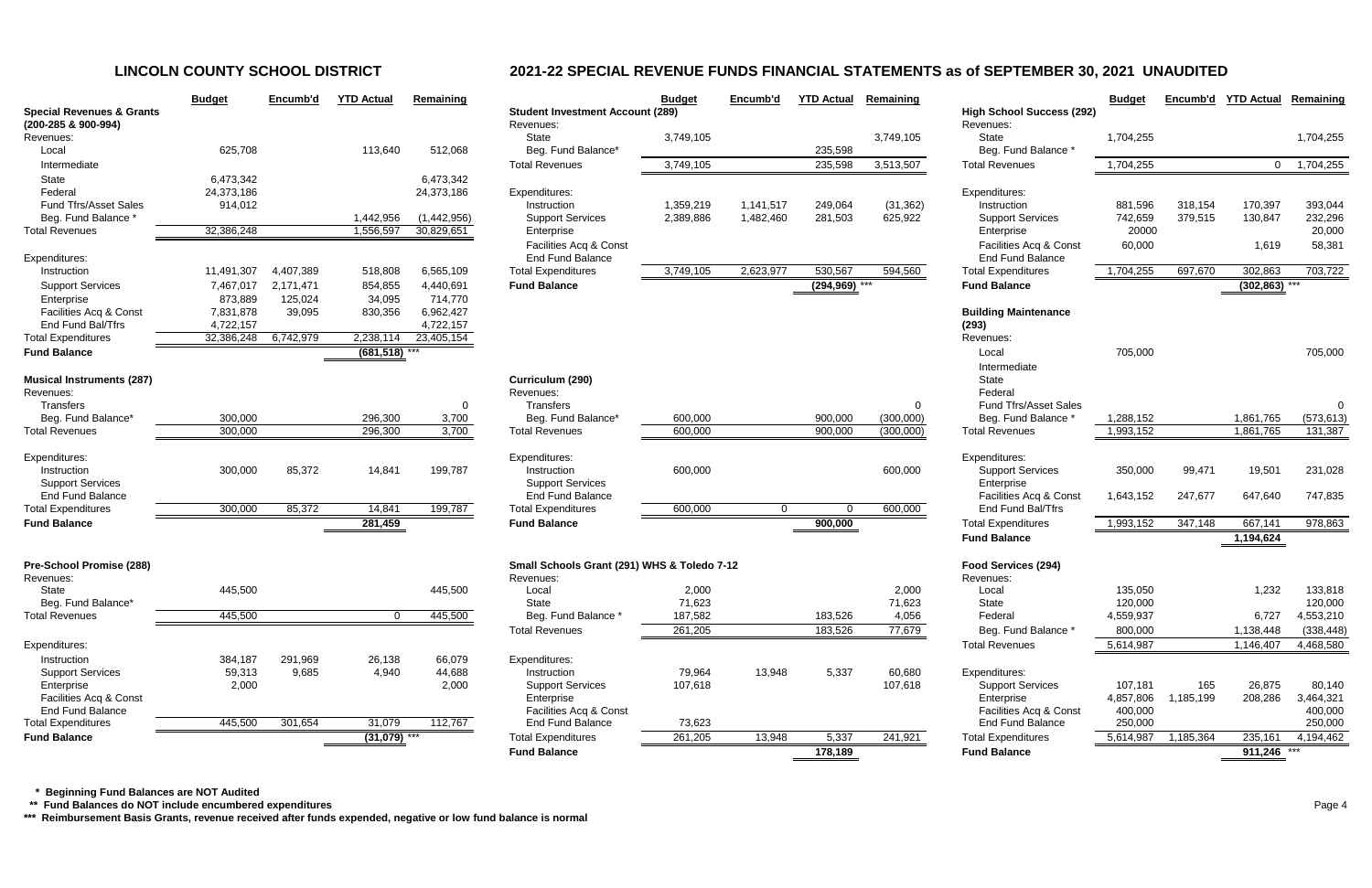# **LINCOLN COUNTY SCHOOL DISTRICT 2021-22 SPECIAL REVENUE FUNDS FINANCIAL STATEMENTS as of SEPTEMBER 30, 2021 UNAUDITED**

|                                                      | <b>Budget</b>        | Encumb'd       | <b>YTD Actual</b> | Remaining            |                                                  | <b>Budget</b>           | Encumb'd | <b>YTD Actual</b>      | <b>Remaining</b>    |                                                      | <b>Budget</b> | Encumb'd | <b>YTD Actual</b> | Remaining            |
|------------------------------------------------------|----------------------|----------------|-------------------|----------------------|--------------------------------------------------|-------------------------|----------|------------------------|---------------------|------------------------------------------------------|---------------|----------|-------------------|----------------------|
| <b>Student Activities (295)</b>                      |                      |                |                   |                      | <b>Vehicle Replacement (299)</b>                 |                         |          |                        |                     | <b>Capital Construction Fund (405)</b>               |               |          |                   |                      |
| Revenues:                                            |                      |                |                   |                      | Revenues:                                        |                         |          |                        |                     | Revenues:                                            |               |          |                   |                      |
| Local                                                | 1,300,000            |                | 120,882           | 1,179,118            | Local                                            | 83,000                  |          |                        | 83,000              | Local                                                | 490,000       |          | 135,204           | 354,796              |
| Beg. Fund Balance *                                  | 737,000              |                | 1,039,316         | (302, 316)           | Sale of Assets                                   |                         |          | 14,200                 | (14,200)            | Beg. Fund Balance                                    | 720,000       |          | 973,123           | (253, 123)           |
| <b>Total Revenues</b>                                | 2,037,000            |                | 1,160,198         | 876,802              | Beg. Fund Balance *<br><b>Total Revenues</b>     | 93,115<br>176,115       |          | 111,820<br>126,020     | (18, 705)<br>50,095 | <b>Total Revenues</b>                                | 1,210,000     |          | 1,108,327         | 101,673              |
| Expenditures:                                        |                      |                |                   |                      |                                                  |                         |          |                        |                     | Expenditures:                                        |               |          |                   |                      |
| Instruction                                          | 1,232,000            | 100,763        | 103,666           | 1,027,572            | Expenditures:                                    |                         |          |                        |                     | <b>Support Services</b>                              |               |          |                   |                      |
| <b>Support Services</b>                              | 85,000               | 590            |                   | 84,410               | <b>Support Services</b>                          | 176,115                 | 17,472   | 20,326                 | 138,317             | Facilities Acq & Const                               | 1,210,000     |          |                   | 1,210,000            |
| Enterprise                                           | 20000                | 92             | 12,000            | 7,908                | <b>End Fund Balance</b>                          |                         |          |                        |                     | <b>End Fund Balance</b>                              |               |          |                   |                      |
| <b>End Fund Balance</b>                              | 700,000              |                |                   | 700,000              | <b>Total Expenditures</b>                        | 176,115                 | 17,472   | 20,326                 | 138,317             | <b>Total Expenditures</b>                            | 1,210,000     |          | 0                 | 1,210,000            |
| <b>Total Expenditures</b>                            | 2,037,000            | 101,445        | 115,666           | 1,819,889            | <b>Fund Balance</b>                              |                         |          | 105,694                |                     | <b>Fund Balance</b>                                  |               |          | 1,108,327         |                      |
| <b>Fund Balance</b>                                  |                      |                | 1,044,532         |                      |                                                  |                         |          |                        |                     |                                                      |               |          |                   |                      |
|                                                      |                      |                |                   |                      |                                                  |                         |          |                        |                     | <b>Future Property Purchases Reserve (420)</b>       |               |          |                   |                      |
| <b>Outdoor School for All (296)</b>                  |                      |                |                   |                      | <b>PERS Bonds Debt Service (320)</b>             |                         |          |                        |                     | Revenues:                                            |               |          |                   |                      |
| Revenues:                                            |                      |                |                   |                      | Revenues:                                        |                         |          |                        |                     | Local                                                |               |          |                   |                      |
| State                                                | 147,533              |                |                   | 147,533              | Local                                            | 6,473,996               |          | 799,868                | 5,674,128           | <b>Fund Tfrs/Asset Sales</b>                         | 5             |          |                   |                      |
| <b>Total Revenues</b>                                | 147,533              |                | 0                 | 147,533              | Beg. Fund Balance *                              | 9,471,819               |          | 9,256,643              | 215,176             | Beg. Fund Balance                                    |               |          |                   |                      |
|                                                      |                      |                |                   |                      | <b>Total Revenues</b>                            | 15,945,815              |          | 10,056,511             | 5,889,304           | <b>Total Revenues</b>                                | 5             |          |                   | 5                    |
| Expenditures:                                        |                      |                |                   |                      |                                                  |                         |          |                        |                     |                                                      |               |          |                   |                      |
| Instruction                                          | 147,533              |                |                   | 147,533              | Expenditures:<br><b>Debt Service</b>             |                         |          |                        |                     | Expenditures:                                        |               |          |                   |                      |
| <b>Support Services</b><br><b>Total Expenditures</b> |                      |                |                   | $\mathbf{0}$         | <b>End Fund Balance</b>                          | 5,566,885<br>10,378,930 |          |                        | 5,566,885           | <b>Support Services</b><br>Facilities Acq & Const    | 5             |          |                   |                      |
|                                                      | 147,533              | $\overline{0}$ | 0                 | 147,533              |                                                  |                         |          |                        | 10,378,930          |                                                      |               |          |                   |                      |
| <b>Fund Balance</b>                                  |                      |                |                   | $0$ ***              | <b>Total Expenditures</b><br><b>Fund Balance</b> | 15,945,815              |          | $\Omega$<br>10,056,511 | 15,945,815          | <b>End Fund Balance</b><br><b>Total Expenditures</b> | 5             |          |                   |                      |
| <b>ODE Facilities Grants (297)</b>                   |                      |                |                   |                      |                                                  |                         |          |                        |                     | <b>Fund Balance</b>                                  |               |          | 0                 |                      |
| Revenues:                                            |                      |                |                   |                      | GO Bonds Debt Service (330 & 331)                |                         |          |                        |                     |                                                      |               |          |                   |                      |
| Beg. Fund Balance*                                   |                      |                |                   |                      | Revenues:                                        |                         |          |                        |                     | <b>Dental/Vision Self Insurance (610)</b>            |               |          |                   |                      |
| <b>Total Revenues</b>                                |                      |                |                   |                      | Local                                            | 5,946,430               |          | 51,528                 | 5,894,902           | Revenues:                                            |               |          |                   |                      |
|                                                      |                      |                |                   |                      | <b>Intermediate Sources</b>                      | 1,435,955               |          | 372                    | 1,435,583           | Local                                                | 951,000       |          | 105,561           | 845,439              |
| Expenditures:                                        |                      |                |                   |                      | Beg. Fund Balance *                              |                         |          | 1,775,707              | (1,775,707)         | Beg. Fund Balance                                    | 805,800       |          | 929,070           | (123, 270)           |
| Facilities Acq & Const                               |                      |                |                   |                      | <b>Total Revenues</b>                            | 7,382,385               |          | 1,827,607              | 5,554,778           | <b>Total Revenues</b>                                | 1,756,800     |          | 1,034,631         | 722,169              |
| <b>Total Expenditures</b>                            |                      |                |                   |                      |                                                  |                         |          |                        |                     |                                                      |               |          |                   |                      |
| <b>Fund Balance</b>                                  |                      |                |                   |                      | Expenditures:                                    |                         |          |                        |                     | Expenditures:                                        |               |          |                   |                      |
|                                                      |                      |                |                   |                      | <b>Debt Service</b>                              | 6,053,353               |          |                        | 6,053,353           | <b>Support Services</b>                              | 1,114,530     | 1,715    | 213,484           | 899,331              |
| Technology (298)                                     |                      |                |                   |                      | <b>End Fund Balance</b>                          | 1,329,032               |          |                        | 1,329,032           | End Fund Balance                                     | 642,270       |          |                   | 642,270              |
| Revenues:                                            |                      |                |                   |                      | <b>Total Expenditures</b>                        | 7,382,385               |          | $\mathbf{0}$           | 7,382,385           | <b>Total Expenditures</b>                            | 1,756,800     | 1,715    | 213,484           | 1,541,601            |
| Local                                                | 500,095              |                | 133               | 499,962              | <b>Fund Balance</b>                              |                         |          | 1,827,607              |                     | <b>Fund Balance</b>                                  |               |          | 821,147           |                      |
| Local - Tech Fees                                    |                      |                | 22,255            | (22, 255)            |                                                  |                         |          |                        |                     |                                                      |               |          |                   |                      |
| Transfers                                            |                      |                |                   | ∩                    |                                                  |                         |          |                        |                     | <b>District Medical Group HRA (620)</b>              |               |          |                   |                      |
| Beg. Fund Balance*                                   | 841,675              |                | 964,821           | (123, 146)           |                                                  |                         |          |                        |                     | Revenues:                                            |               |          |                   |                      |
| <b>Total Revenues</b>                                | 1,341,770            |                | 987,210           | 354,560              |                                                  |                         |          |                        |                     | Local                                                | 766,500       |          | 60,474            | 706,026              |
|                                                      |                      |                |                   |                      |                                                  |                         |          |                        |                     | Beg. Fund Balance                                    | 1,095,565     |          | 1,091,573         | 3,992                |
| Expenditures:                                        |                      |                |                   |                      |                                                  |                         |          |                        |                     | <b>Total Revenues</b>                                | 1,862,065     |          | 1,152,047         | 710,018              |
| Instruction                                          | 52,500               |                | 15                | 52,485               |                                                  |                         |          |                        |                     |                                                      |               |          |                   |                      |
| <b>Support Services</b>                              | 852,680              | 162,680        | 124,741           | 565,259              |                                                  |                         |          |                        |                     | Expenditures:                                        |               |          |                   |                      |
| End Fund Balance<br><b>Total Expenditures</b>        | 436,590<br>1,341,770 | 162,680        | 124,756           | 436,590<br>1,054,334 |                                                  |                         |          |                        |                     | <b>Support Services</b><br>End Fund Balance          | 583,400       | 57,736   | 33,865            | 491,800<br>1,278,665 |
|                                                      |                      |                |                   |                      |                                                  |                         |          |                        |                     |                                                      | 1,278,665     |          |                   |                      |
| <b>Fund Balance</b>                                  |                      |                | 862,454           |                      |                                                  |                         |          |                        |                     | <b>Total Expenditures</b>                            | 1,862,065     | 57,736   | 33,865            | 1,770,465            |
|                                                      |                      |                |                   |                      |                                                  |                         |          |                        |                     | <b>Fund Balance</b>                                  |               |          | 1,118,182         |                      |
| <b>Beginning Fund Balances are NOT Audited</b>       |                      |                |                   |                      |                                                  |                         |          |                        |                     |                                                      |               |          |                   | Page 5               |

|                                     | <b>Budget</b> | Encumb'd | <b>YTD Actual</b> | Remaining  |                                   | <b>Bud</b> |
|-------------------------------------|---------------|----------|-------------------|------------|-----------------------------------|------------|
| <b>Student Activities (295)</b>     |               |          |                   |            | <b>Vehicle Replacement (299)</b>  |            |
| Revenues:                           |               |          |                   |            | Revenues:                         |            |
| Local                               | 1,300,000     |          | 120,882           | 1,179,118  | Local                             | 8          |
| Beg. Fund Balance *                 | 737,000       |          | 1,039,316         | (302, 316) | Sale of Assets                    |            |
| <b>Total Revenues</b>               | 2,037,000     |          | 1,160,198         | 876,802    | Beg. Fund Balance *               | 9          |
|                                     |               |          |                   |            | <b>Total Revenues</b>             | 17         |
| Expenditures:                       |               |          |                   |            |                                   |            |
| Instruction                         | 1,232,000     | 100,763  | 103,666           | 1,027,572  | Expenditures:                     |            |
| <b>Support Services</b>             | 85,000        | 590      |                   | 84,410     | <b>Support Services</b>           | 17         |
| Enterprise                          | 20000         | 92       | 12,000            | 7,908      | <b>End Fund Balance</b>           |            |
| <b>End Fund Balance</b>             | 700,000       |          |                   | 700,000    | <b>Total Expenditures</b>         | 17         |
| <b>Total Expenditures</b>           | 2,037,000     | 101,445  | 115,666           | 1,819,889  | <b>Fund Balance</b>               |            |
| <b>Fund Balance</b>                 |               |          | 1,044,532         |            |                                   |            |
|                                     |               |          |                   |            |                                   |            |
| <b>Outdoor School for All (296)</b> |               |          |                   |            | PERS Bonds Debt Service (320)     |            |
| Revenues:                           |               |          |                   |            | Revenues:                         |            |
| <b>State</b>                        | 147,533       |          |                   | 147,533    | Local                             | 6,47       |
| <b>Total Revenues</b>               | 147,533       |          | 0                 | 147,533    | Beg. Fund Balance *               | 9,47       |
|                                     |               |          |                   |            | <b>Total Revenues</b>             | 15,94      |
| Expenditures:                       |               |          |                   |            |                                   |            |
| Instruction                         | 147,533       |          |                   | 147,533    | Expenditures:                     |            |
| <b>Support Services</b>             |               |          |                   | 0          | <b>Debt Service</b>               | 5,56       |
| <b>Total Expenditures</b>           | 147,533       | 0        | 0                 | 147,533    | <b>End Fund Balance</b>           | 10,37      |
| <b>Fund Balance</b>                 |               |          | 0                 | $***$      | <b>Total Expenditures</b>         | 15,94      |
|                                     |               |          |                   |            | <b>Fund Balance</b>               |            |
| <b>ODE Facilities Grants (297)</b>  |               |          |                   |            |                                   |            |
| Revenues:                           |               |          |                   |            | GO Bonds Debt Service (330 & 331) |            |
| Beg. Fund Balance*                  | 0             |          |                   |            | Revenues:                         |            |
| <b>Total Revenues</b>               |               |          |                   |            | Local                             | 5,94       |
|                                     |               |          |                   |            | <b>Intermediate Sources</b>       | 1,43       |
| Expenditures:                       |               |          |                   |            | Beg. Fund Balance *               |            |
| Facilities Acq & Const              | 0             |          |                   |            | <b>Total Revenues</b>             | 7,38       |
|                                     |               |          |                   |            |                                   |            |
| <b>Total Expenditures</b>           |               |          |                   |            |                                   |            |
| <b>Fund Balance</b>                 |               |          |                   |            | Expenditures:                     |            |
|                                     |               |          |                   |            | <b>Debt Service</b>               | 6,05       |
| Technology (298)                    |               |          |                   |            | <b>End Fund Balance</b>           | 1,32       |
| Revenues:                           |               |          |                   |            | <b>Total Expenditures</b>         | 7,38       |
| Local                               | 500,095       |          | 133               | 499,962    | <b>Fund Balance</b>               |            |
| Local - Tech Fees                   |               |          | 22,255            | (22, 255)  |                                   |            |
| <b>Transfers</b>                    |               |          |                   | 0          |                                   |            |
| Beg. Fund Balance*                  | 841,675       |          | 964,821           | (123, 146) |                                   |            |
| <b>Total Revenues</b>               | 1,341,770     |          | 987,210           | 354,560    |                                   |            |
|                                     |               |          |                   |            |                                   |            |
| Expenditures:                       |               |          |                   |            |                                   |            |
| Instruction                         | 52,500        |          | 15                | 52,485     |                                   |            |
| <b>Support Services</b>             | 852,680       | 162,680  | 124,741           | 565,259    |                                   |            |
| <b>End Fund Balance</b>             | 436,590       |          |                   | 436,590    |                                   |            |
| <b>Total Expenditures</b>           | 1,341,770     | 162,680  | 124,756           | 1,054,334  |                                   |            |
| <b>Fund Balance</b>                 |               |          | 862,454           |            |                                   |            |

 **\*\* Fund Balances do NOT include encumbered expenditures**

**\*\*\* Reimbursement Basis Grants, revenue received after funds expended, negative or low fund balance is normal**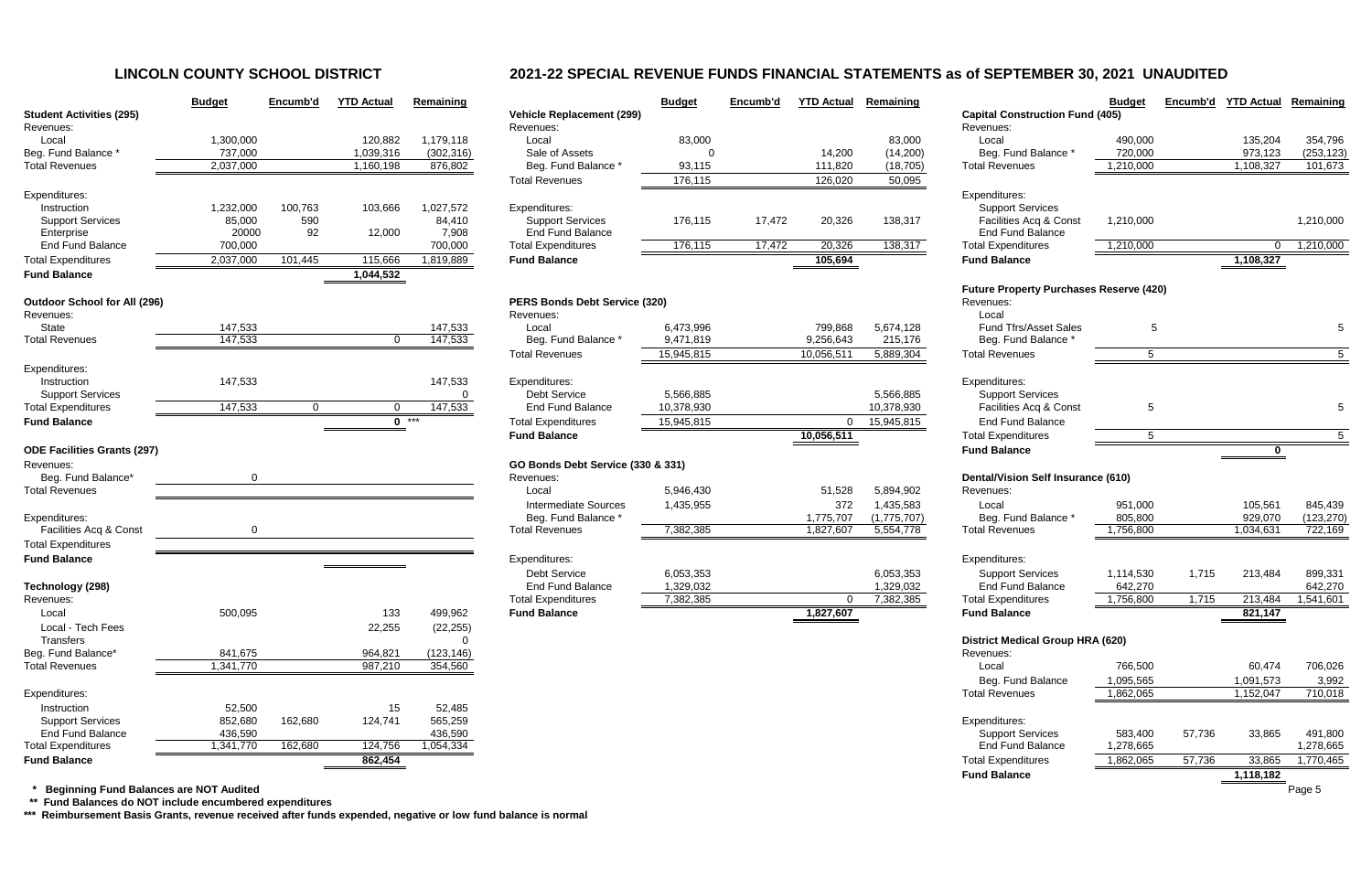## **LINCOLN COUNTY SCHOOL DISTRICT Bills & Claims Over \$5,000 2021-2022 Fiscal Year September 2021**

| Date      | Payee                                          | Description                                           |     | Amount       |
|-----------|------------------------------------------------|-------------------------------------------------------|-----|--------------|
| 9/3/2021  | <b>CARSON OIL COMPANY, INC</b>                 | <b>HEATING FUEL</b>                                   | s   | 5,705.06     |
| 9/3/2021  | <b>CURRICULUM ASSOCIATES, INC RMT</b>          | READING SITE LICENSES & PROFESSIONAL DEVELOPMENT      | \$  | 34,600.00    |
| 9/3/2021  | <b>CUSTOM INK</b>                              | <b>MS AVID &amp; HSS T-SHIRTS-TAHS</b>                | \$  | 5,789.94     |
| 9/3/2021  | <b>LOSIER, LINDSEY A</b>                       | TUITION REIMBURSEMENT-ODE SLP SCHOLARSHIP             | \$  | 10,000.00    |
| 9/3/2021  | MID VALLEY SOCCER REFEREE ASSOCIATION          | <b>SOCCER OFFICIALS-TAHS &amp; NHS</b>                | \$  | 11,464.00    |
| 9/3/2021  | MID VALLEY VOLLEYBALL OFFICIALS ASSN           | <b>VOLLEYBALL OFFICIALS-TAHS &amp; NHS</b>            | \$  | 5,975.75     |
| 9/3/2021  | MID-WESTERN FOOTBALL OFFICIALS ASSOC           | FOOTBALL OFFICIALS-TAHS, NHS, TOHS, & WHS             | \$  | 5,413.90     |
| 9/3/2021  | NORTHWEST TEXTBOOK DEPOSITORY                  | <b>REPLACEMENT TEXTBOOKS GRADE 1-6</b>                | \$  | 10,797.72    |
| 9/3/2021  | <b>OFFICE DEPOT</b>                            | <b>VARIOUS SUPPLIES</b>                               | \$  | 6,950.00     |
| 9/3/2021  | WEST COAST ENERGY SYSTEMS LLC                  | <b>FOOD SERVICES GENERATOR-TAHS</b>                   | \$  | 23,866.00    |
| 9/10/2021 | <b>GTS INTERIOR SUPPLY</b>                     | <b>MOULDING &amp; BEAMS-ECC</b>                       | \$  | 6,432.11     |
| 9/10/2021 | <b>RK CONSTRUCTION</b>                         | <b>EXCAVATION SERVICES-NORTH AREA SITE</b>            | \$. | 18,758.57    |
| 9/10/2021 | SODEXO, INC & AFFILIATES (CUST)                | <b>MONTHLY CONTRACT SERVICES</b>                      |     | \$154,867.62 |
| 9/10/2021 | <b>SWEETWATER SOUND, INC</b>                   | PA SYSTEM & MUSIC CURRICULUM-OLE                      | \$  | 5,839.00     |
| 9/10/2021 | <b>TRADENET LLC</b>                            | <b>CONCRETE INSTALLATION-CVH</b>                      | \$  | 11,700.00    |
| 9/17/2021 | <b>BARRELHEAD</b>                              | <b>VARIOUS SUPPLIES</b>                               | \$  | 6,153.99     |
| 9/17/2021 | <b>CARSON OIL COMPANY, INC</b>                 | <b>BUS FLEET FUEL</b>                                 | \$  | 6,150.64     |
| 9/17/2021 | <b>CENTER FOR SAFE &amp; RESILIENT SCHOOLS</b> | PROFESSIONAL DEVELOPMENT-PSYCHOLOGICAL FIRST AID      | \$  | 7,670.87     |
| 9/17/2021 | <b>CHARACTER STRONG LLC</b>                    | PROFESSIONAL DEVELOPMENT-NHS                          | \$  | 5,497.00     |
| 9/17/2021 | <b>COMMUNITY SERVICES CONSORTIUM</b>           | 2021-22 SSF PAYMENT                                   | \$  | 17,459.99    |
| 9/17/2021 | <b>COPELAND LUMBER YARDS, INC</b>              | <b>VARIOUS SUPPLIES</b>                               |     | 21,696.49    |
| 9/17/2021 | DELL MARKETING, LP                             | CHROMEBOOKS & LAPTOP-COMPASS SCH. & FOOD SERVICE      | \$. | 14,970.50    |
| 9/17/2021 | <b>EDDYVILLE CHARTER SCHOOL</b>                | <b>2021-22 SSF PAYMENT</b>                            |     | \$198,044.26 |
| 9/17/2021 | FIRST STUDENT, INC.                            | MONTHLY CONTRACT SERVICES-SUMMER SCHOOL (AUGUST)      |     | \$141,439.39 |
| 9/17/2021 | <b>HUNGERFORD LAW FIRM</b>                     | <b>LEGAL SERVICES-JULY &amp; AUGUST</b>               | S   | 6,755.50     |
| 9/17/2021 | <b>RK CONSTRUCTION</b>                         | <b>LABOR &amp; MACHINERY FOR BERM-NORTH AREA SITE</b> |     | \$149,435.00 |
| 9/17/2021 | <b>SCENARIO LEARNING LLC</b>                   | SAFE SCHOOLS STUDENT TRAINING                         | \$  | 44,448.00    |
| 9/17/2021 | SHIFFLER EQUIPMENT SALES/REMIT_7322            | <b>RESTROOM PARTITIONS-TOHS &amp; SVC</b>             | \$  | 8,376.00     |
| 9/17/2021 | SILETZ VALLEY CHARTER SCHOOL                   | 2021-22 SSF PAYMENT                                   |     | \$167,594.00 |
| 9/17/2021 | <b>STAPLES ADVANTAGE</b>                       | <b>VARIOUS SUPPLIES</b>                               | \$  | 7,926.55     |
| 9/17/2021 | <b>SWANK MOVIE LICENSING USA</b>               | PUBLIC PERFORMANCE SITE LICENSES                      | \$  | 5,424.00     |
| 9/17/2021 | <b>VALLEY FIRE CONTROL, INC</b>                | <b>FIRE SYSTEM MAINTENANCE &amp; SUPPLIES</b>         | \$  | 5,640.00     |
| 9/24/2021 | <b>ARMORZONE</b>                               | HELMET LEASE-NHS, TOHS, & WHS                         |     | 10,435.00    |
| 9/24/2021 | <b>BEARCOM WIRELESS WORLDWIDE</b>              | TWO WAY RADIOS                                        | \$. | 12,980.72    |
| 9/24/2021 | <b>CASCADE CASEWORK CORP.</b>                  | LAMINATE PANELING-OLE CAFETERIA                       | \$. | 18,320.00    |
| 9/24/2021 | COPELAND LUMBER YARDS, INC                     | <b>VARIOUS SUPPLIES</b>                               | Ş.  | 29,459.55    |
| 9/24/2021 | <b>DSL BUILDERS, LLC</b>                       | <b>SEISMIC UPGRADES-OLE</b>                           |     | \$344,119.59 |
| 9/24/2021 | <b>ESS WEST, LLC</b>                           | SUBSTITUTE PAYROLL SERVICE                            | \$  | 6,136.25     |
| 9/24/2021 | FOLLETT SCHOOL SOLUTIONS, INC.                 | DESTINY LIBRARY & TEXTBOOK SOFTWARE RENEWAL           | Ş.  | 17,728.05    |
| 9/24/2021 | FOUNDATION ENGINEERING, INC.                   | YAQUINA VIEW SITE PLANNING                            | \$  | 10,652.66    |
| 9/24/2021 | LINCOLN COUNTY PAROLE AND PROBATION            | <b>COMMUNITY SERVICE WORKERS</b>                      | \$  | 6,900.00     |
| 9/24/2021 | <b>NORTHWEST NATURAL</b>                       | <b>UTILITIES</b>                                      | \$  | 6,572.42     |
| 9/24/2021 | <b>PROCARE THERAPY</b>                         | SPEECH LANGUAGE PATHOLOGIST CONTRACTED SERVICES       | \$  | 5,904.00     |
| 9/24/2021 | SODEXO, INC & AFFILIATES (CUST)                | EXTRA CLEANING SERVICES                               | \$  | 32,325.03    |
| 9/24/2021 | <b>SOLUTIONS YES</b>                           | <b>MONTHLY CONTRACT SERVICES</b>                      | \$  | 6,318.14     |
| 9/24/2021 | <b>TRADENET LLC</b>                            | <b>CONCRETE INSTALLATION-ELC</b>                      | \$  | 6,350.00     |
| 9/24/2021 | <b>ZCS ENGINEERING INC</b>                     | <b>SEISMIC UPGRADES-OLE</b>                           | Ş.  | 16,888.50    |
| 9/30/2021 | <b>AMAZON</b>                                  | <b>VARIOUS SUPPLIES</b>                               | \$  | 17,034.75    |
| 9/30/2021 | <b>CENTRAL LINCOLN PUD</b>                     | UTILITIES                                             |     | 25,102.49    |
| 9/30/2021 | <b>CENTURYLINK (Q)</b>                         | <b>PHONE SERVICE</b>                                  | Ś   | 5,694.48     |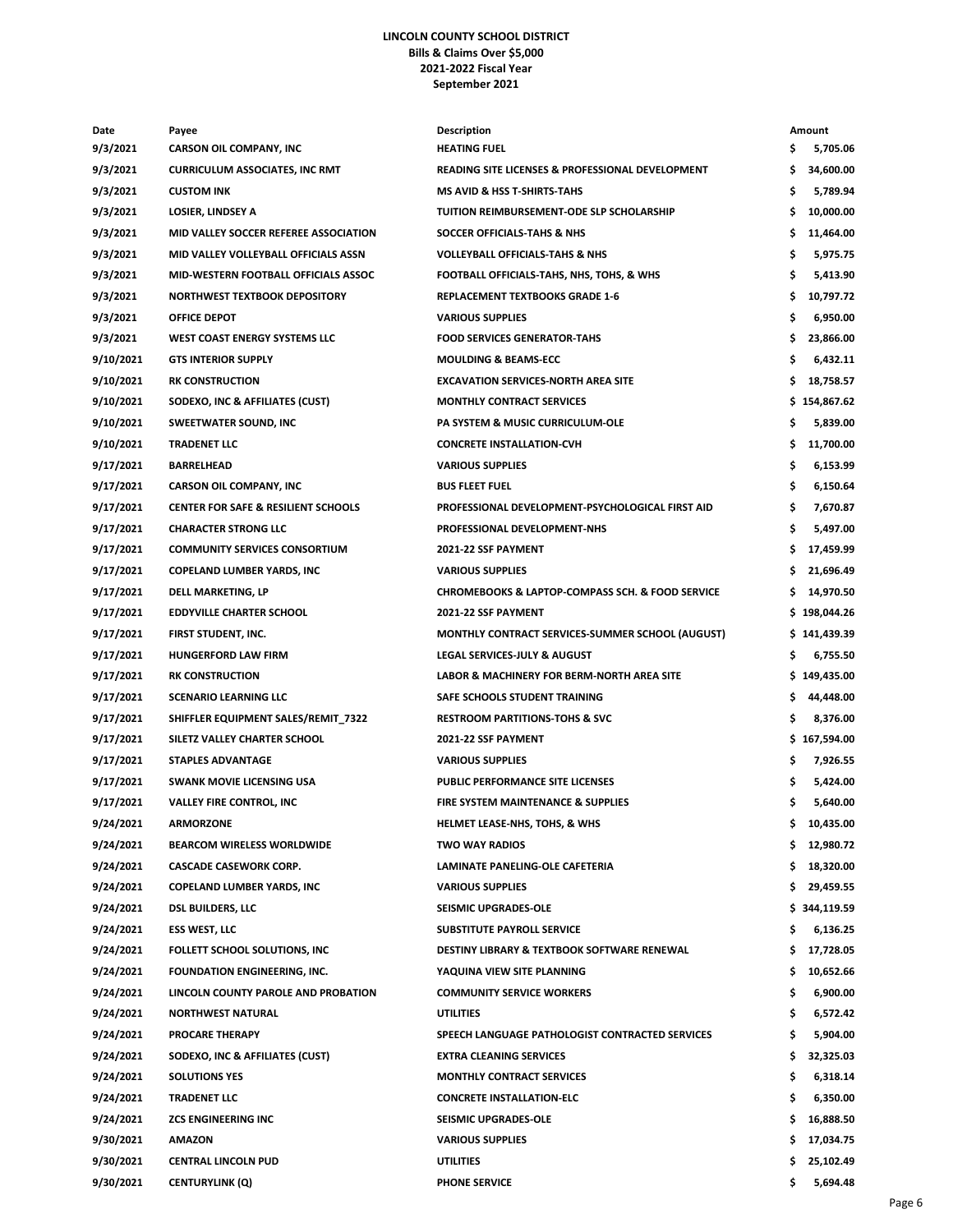## **LINCOLN COUNTY SCHOOL DISTRICT Bills & Claims Over \$5,000 2021-2022 Fiscal Year September 2021**

| Date      | Pavee                  | Description             | Amount    |
|-----------|------------------------|-------------------------|-----------|
| 9/30/2021 | <b>CITY OF NEWPORT</b> | <b>UTILITIES</b>        | 6.504.44  |
| 9/30/2021 | <b>CITY OF TOLEDO</b>  | <b>UTILITIES</b>        | 9.360.68  |
| 9/30/2021 | <b>COASTCOM, INC</b>   | <b>ETHERNET SERVICE</b> | 20.797.09 |